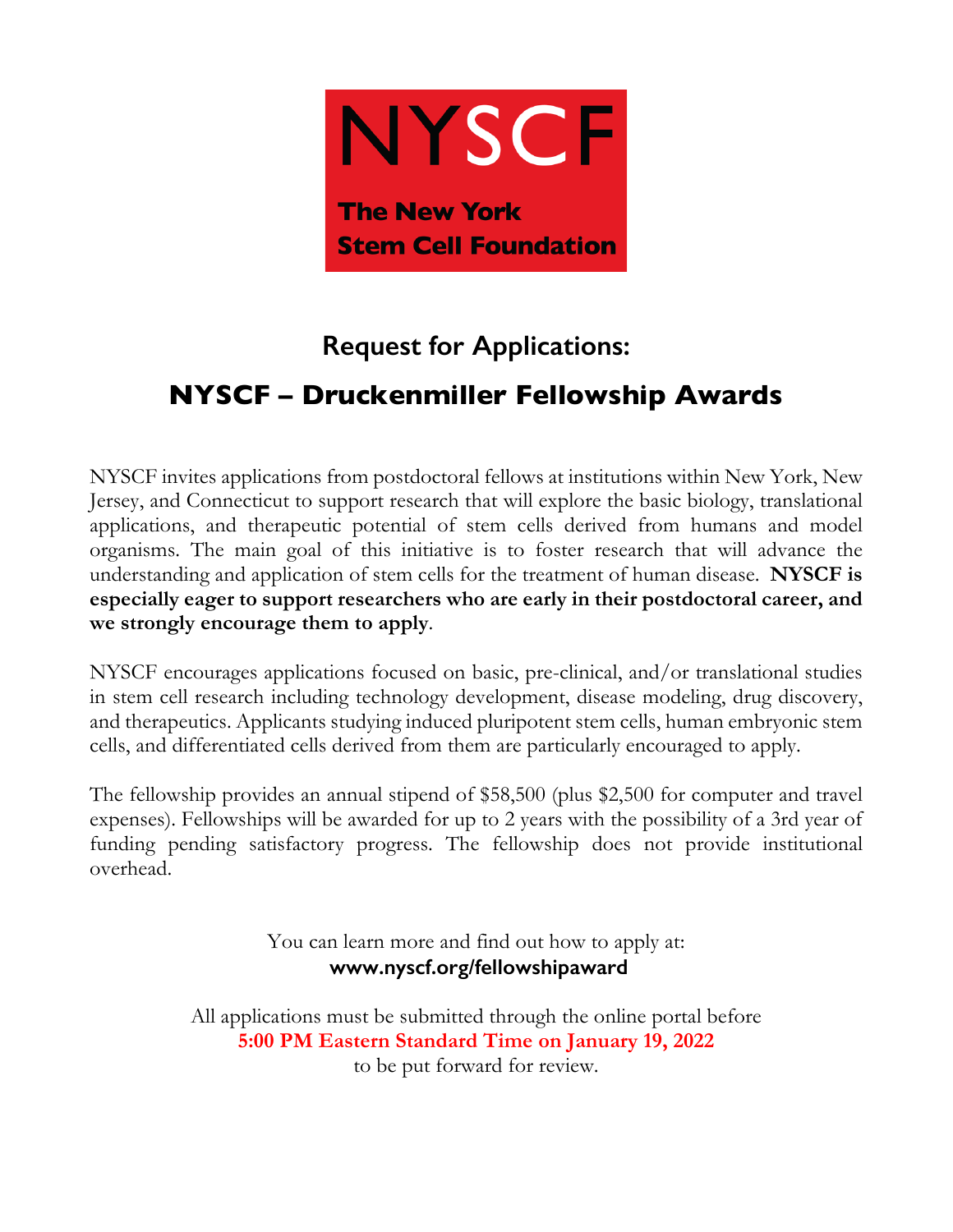## **DIVERSITY, EQUITY, INCLUSION, AND BELONGING (DEIB)**

NYSCF is committed to fostering diversity, equity, inclusion, and belonging in STEM. Overcoming the impact of systematic racism, sexism, and other discrimination that has systematically marginalized certain groups from STEM research is critical for a productive, innovative scientific community. NYSCF strongly encourages applications from scientists of all ethnicities, cultures, religions, nationalities, abilities and disabilities, sexes, gender identities, sexual orientations, geographic locations, and socioeconomic statuses. New this year, we invite applicants to (optionally) self-identify as part of any systematically marginalized groups in STEM and to describe how this identity may have impacted their scientific career, to help us stay true to our commitment to increasing diversity in applicants and awardees and accounting for any undue adversity they may have faced. We also now require applicants to demonstrate their commitment to DEIB by describing any efforts or activities they are involved in that support DEIB in their own labs, institutes, or the broader STEM field.

Additionally, to help benchmark the state of gender equity in research institutions worldwide, we require all applicants to our grant programs to complete the Institutional Report Card for Gender Equity. The data submitted will not impact how your application is evaluated, but the report card must be submitted for the application to be considered complete. Details and FAQs can be found here.

### **AWARD BENEFITS**

Successful applicants will join the NYSCF Innovators Community, a global group of over 200 outstanding early career scientists and postdoctoral fellows based at institutions around the world including NYSCF Research Institute scientists and engineers. Additionally, they will attend the annual NYSCF Conference as well as an annual scientific retreat, exclusive to the NYSCF – Robertson Investigators, NYSCF – Druckenmiller Fellows, and NYSCF Research Institute Scientists.

**Funding is subject to participation in several key NYSCF events.**

## **ELIGIBILITY CRITERIA**

To be eligible, candidates must:

- Have completed one or more of the following degrees or its equivalent: MD, PhD and / or DPhil
- Be working under the guidance of a qualified faculty member at an academic institution in New York, New Jersey, or Connecticut
- Be a US citizen, US legal resident or a foreign applicant with appropriate visa documentation, as required by US Immigration, valid for the course of the fellowship

Applicants who are committed at 100% effort to existing fellowships that last beyond June 1, 2022 will not be considered.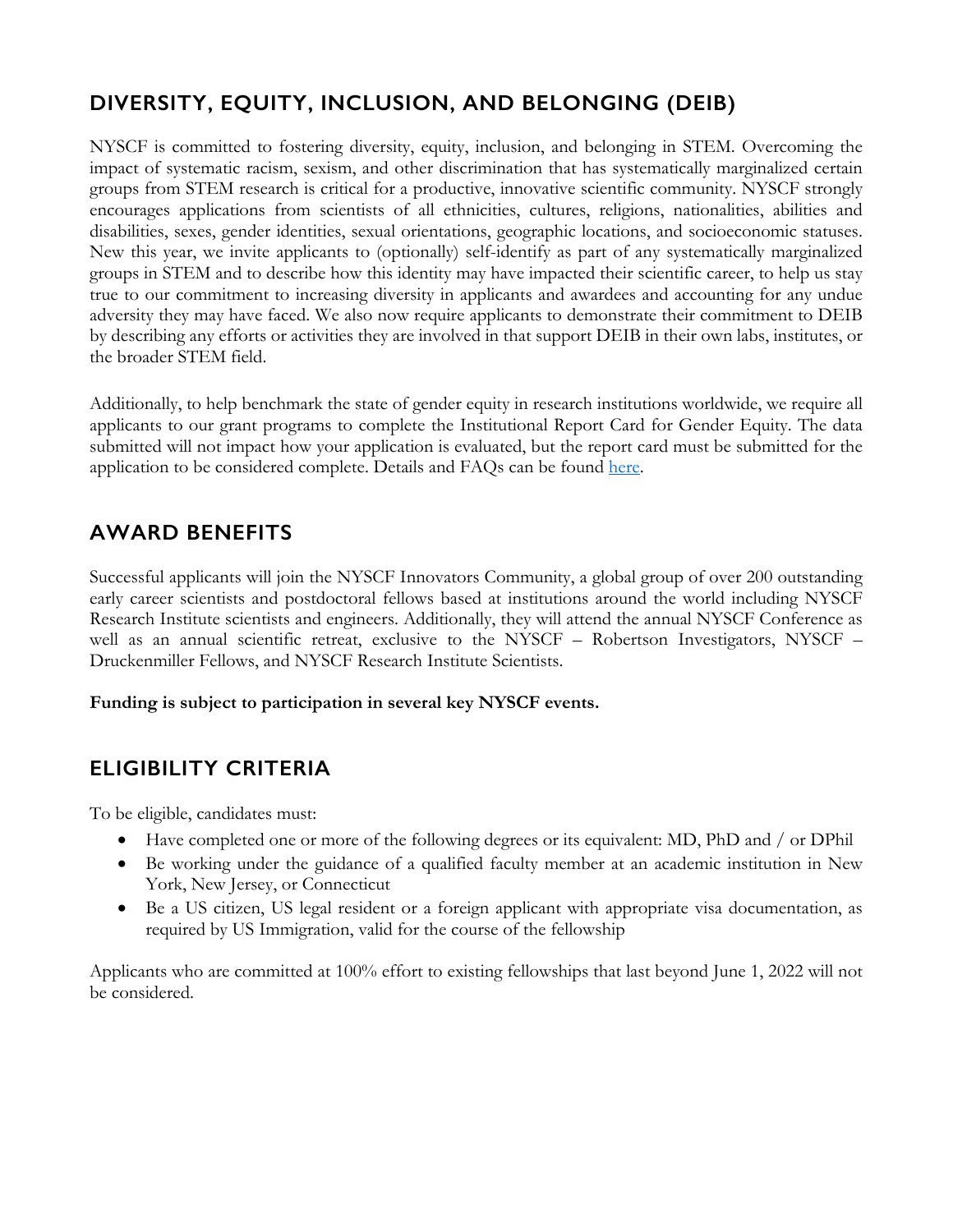## **APPLICATION DETAILS**

**Formatting Requirements**: All PDF uploads must use 0.5-inch margins and a minimum font size of 11 points. Smaller text in figures, tables, and captions is appropriate, as long as it is legible when the page is viewed at 100%. Please use adequate type density, line spacing, and font choice to ensure legibility.

**Application Requirements**: Below is a comprehensive, but non-exhaustive, list of application requirements. Please visit the application portal to preview the entire application.

#### **Administrative Components**

- **Demographic information**. Contact details, demographic information, and other relevant administrative information. (text boxes)
- **Other support / fellowships**. Please upload details of **your** current and pending support. Please include sources, project titles, dates of project period, amounts, statuses and major goals of the project. Applicants who are committed at 100% effort to existing fellowships that last beyond June 1, 2022 will not be considered. (text box)
- **Compliance documentation**. All applications must provide assurance of compliance with local research regulatory bodies and with local laws in advance of the award start date. Additionally, for applications using human embryonic stem cells, human tissue, or human trials, the applicants must obtain appropriate Embryonic Stem Cell Research Oversight Committee (ESCRO) and human subjects research approvals in advance of the award start date. (PDF upload)

#### **Scientific Components**

- **Research Proposal.** This should describe the research you intend to complete with the fellowship award. Include sections on background/motivation, preliminary data, detailed aims (containing experimental design, analysis plan, risk management), timeline, expected outcomes, and relevance to the field. (7-page maximum including figures/tables and excluding references; PDF upload)
- **Response to comments from previous** NYSCF Druckenmiller Fellowship **applications** (if relevant). Please upload your response to any comments provided from previous applications to this award. (text box)
- **NIH biosketch** formatted according to current NIH guidelines. Click here to download the current template. (Please use the fellowship biosketch version for applications submitted before January 24, 2022.) Please include your full bibliography. (5-page total maximum; PDF upload)

#### **Diversity, Equity, Inclusion, and Belonging (DEIB)**

• **Self-identification (optional)**. New this year, we provide a section in which you may self-identify as a member of any systematically marginalized group in STEM (yes/no) and can also choose to describe that identity and/or how it may have affected your career. This section is intended to help us accurately estimate the diversity of our applicant pool as part of our commitment to increasing the diversity of applicants and awardees, and to enable reviewers to account for any undue adversity faced by applicants as a result of their identities. (250-word maximum; text box)